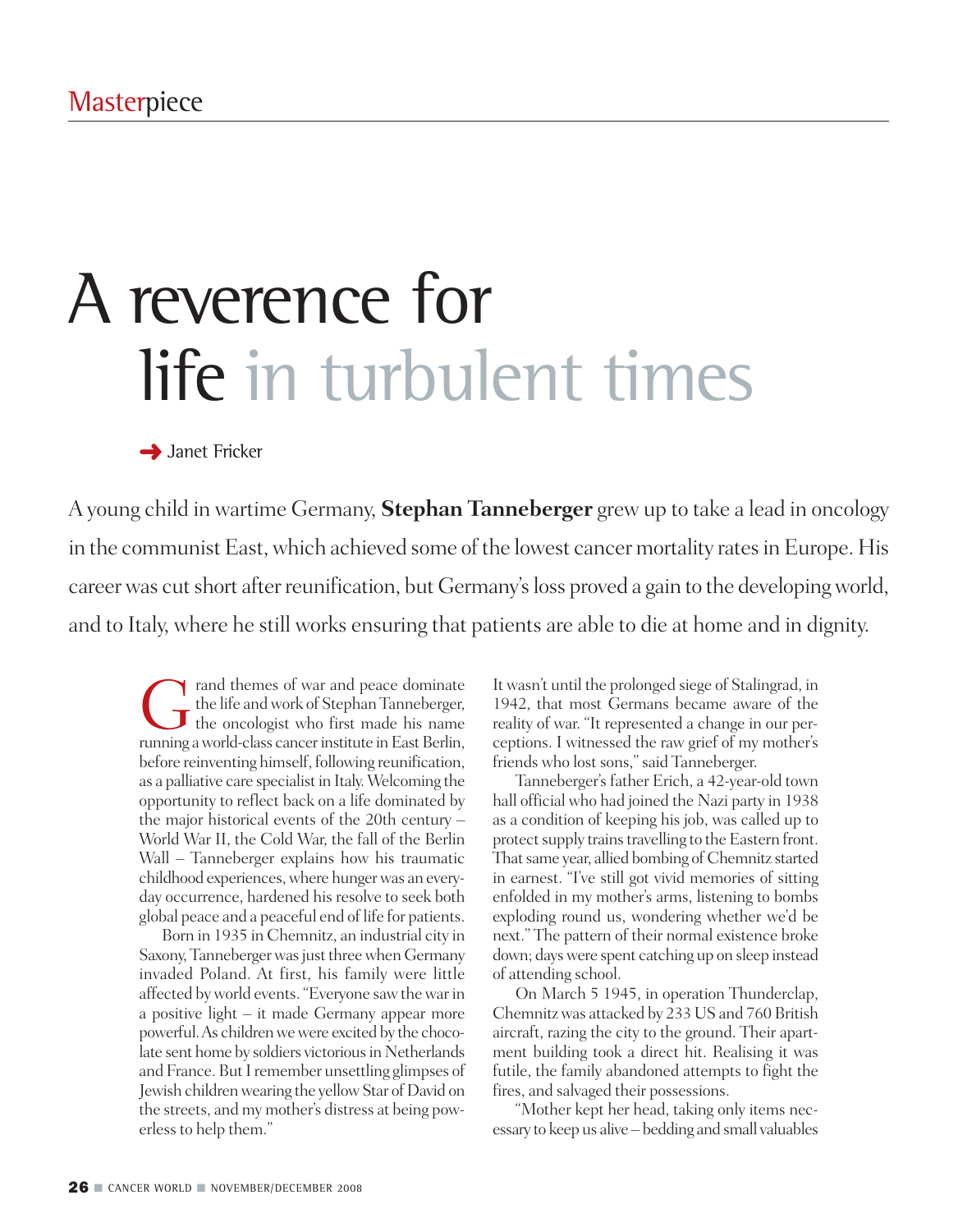

we could sell for food. My 14-year-old brother Konrad worked like a hero against the disaster of that night."

There was no electricity or running water, and they were forced to lead a hand-to-mouth existence, sheltering in bombed out buildings until friends gave them accommodation in a garage. Days were spent scavenging for food and water – and trying to conserve their energy. "My mother pawned her rings to buy bread, but night after night we'd go to bed hungry. Our main goal was to survive," said Tanneberger, remembering how his mother sacrificed her own rations for her children.

"The factwe survived is a tribute to herlove. Shewas a wonderful woman."

Eventually, the family were billeted in Niederwiesa, a small village outside Chemnitz. There, Tanneberger remembers the joy of having a permanent roof over their heads, and the surprising kindness of the occupying Russian troops, who gave the children bread and let them ride their ponies.

School resumed in September 1945, bringing a semblance of normality, though food shortages continued. "Although hungry we were energised and full of hope. Therewas a real desire towork for a better world," says Tanneberger, who seems to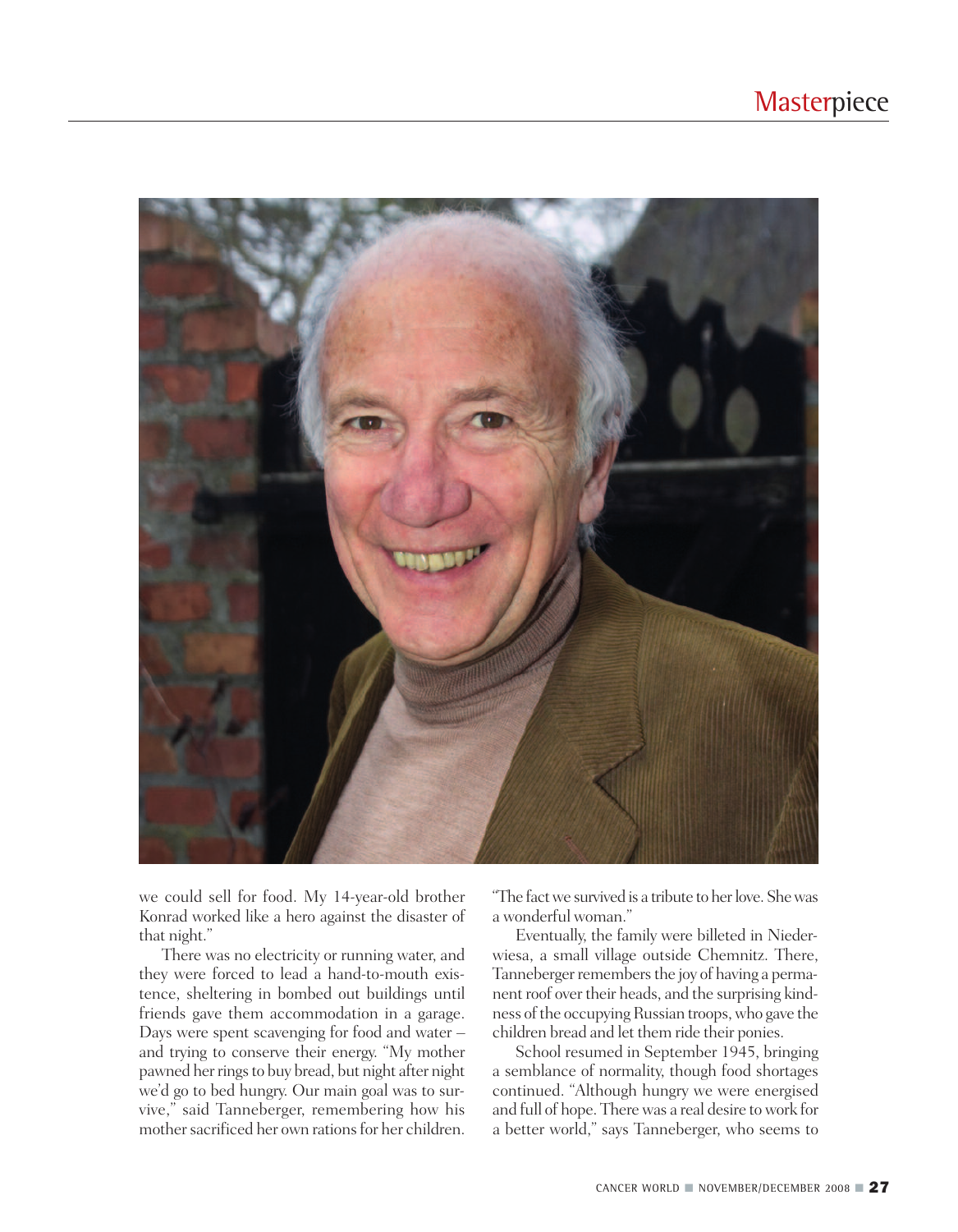have been remarkably mature for a 10 year-old. "Iworked really hard atschool because I saw this as my route to becoming a professional, realising early on that getting a job was the best way of helping my mother." As a school student, he excelled at science, and spent spare time playing football and competing in athletics events .

It wasn't until 1946 that his father came home again, released from a prisoner of war camp. "For 18 months we hadn't known whether my father was dead or alive. He returned an old man, totally malnourished, with bad oedema in hislegs."

As a former member of the Nazi party, the only employment open for him was back-breaking labour mining uranium in the mountains south of Chemnitz, so Erich was again forced to

spend long periods away from his family, this time to earn the money to enable them to buy food. "World events robbed me of a childhood with my father. Between 1941 and 1951 he was away from home and completely out of my life," says Tanneberger.

### REVERENCE FOR LIFE

In 1954 Tanneberger enrolled at Karl Marx University of Leipzig to study chemistry. Inspired by the writings of Nobel Peace Prize winner Albert Schweitzer – a priest turned doctor who expressed his philosophy on the 'reverence for life' through founding a hospital in French Equatorial Africa – Tanneberger determined to study medicine after completing his chemistry degree in 1958.His decision was warmly supported by his professors Eberhard Leibnitz and Ullrich Behrens.

He paid his way through medical school with a job in the pharmaceutical company which was financing labs in the chemical institute of the Academy of Sciences. For years he followed a punishing



Ward round at East Berlin's Robert Rössle Institute. Tanneberger became director of this prestigious cancer centre at the tender age of 38

schedule, working for the company between 7 am and 9 am, then off to medical school between 9 am and 4 pm, returning to do an eight-hour shift at the company between 4 pm and midnight. "I was perpetually onmy bike, pedalling furiously between the two centres," he remembers, nostalgically.

Graduating in 1964 with a medical degree and a PhD, he sawoncology asthe perfectway to combine his basic science background and humanitarian interests. He started work at the renowned Robert Rössle Clinic in Berlin (the cancer centre of the Academy of Sciences), gaining experience in treating cancer patients, and taking qualifications in internal medicine.

Unused to the concept of free time, he spent his evenings in the lab, researching chemotherapy – a rapidly developing field stimulated by the discovery that cancer could be treated through the therapeu-

# He had the idea of 'individualising' treatment using only the drugs most effective in that patient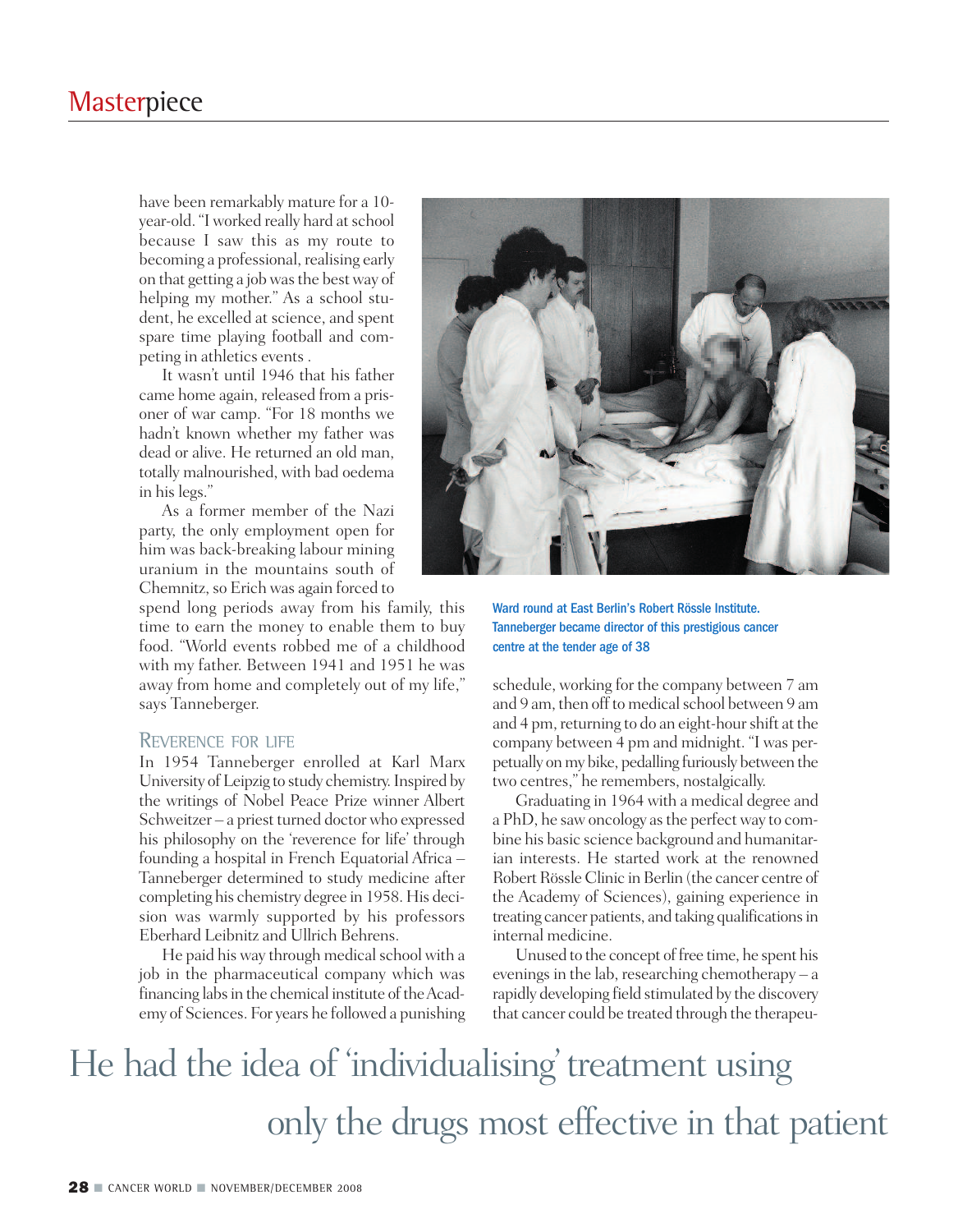# "Every day we had to think creatively about how to get hold of new drugs, equipment and staff"

tic application of chemical warfare agents. Aware that chemotherapy did notwork in all patients and that combining these highly toxic drugs could be very dangerous – and decades before his time – Tanneberger had idea of 'individualising'treatment using only the drugs most effective in that patient. He took cancer cells from individual patients and exposed them to a variety of chemotherapy drugs in the test tube to see which proved most effective. The group performed clinical trials to see if their predictions had clinical relevance.

Although ultimately let down by primitive methodology, Tanneberger published a number of ground-breaking papers, and brought the concept into the public arena.The prognostic assays nowon the market and targeted chemotherapy vindicate his early ideas.

### A LEADERSHIP ROLE

Burning the candle at both ends brought Tanneberger to the attention of Hans Gummel, a distinguished cancer surgeon and director of the Robert Rössle Clinic. Late one evening in 1972, while Tanneberger was still toiling over his testtubes, he took an unexpected phone call from Gummel,who requested himto come directly to his home. A man of few words, Gummel said, "The people in theAcademy believe I need a successor. Thatwill be you."End of conversation.Tanneberger, whose first emotion was complete shock, recalls, "At the time I was 37, and in a very junior position – the last person to head up an international institution with 350 beds and 1,000 staff."

Afewmonthslater Gummel died suddenly of a stroke, leaving a power vacuum at the cancer centre. To compensate for his lack of experience, Tanneberger was sent on a year-long programme visiting cancer centres around the world, including Roswell Park Memorial Hospital in Buffalo, New York, the Karolinska Institute in Stockholm, Vienna's Institut Krebsforschung, the All-Union Cancer Centre in Moscow and the Imperial Cancer

Research Fund in London. "The opportunity to take time out to learn managerial skills was a great gift to me," he says.

This was not Tanneberger's first experience of overseas travel and the West. His interest in cell biology and tissue culture had given him accessto the international science stage, when he became a member of the European Study Group for Human Tumour Cell Investigation. Here he attended overseas meetingswith people like JackAmbrose, Sam Franks, Gio Astaldi, Hans Limburg, George Barski, Marc Mareel and Luciano Morasca. Visiting West Germany he had his fair share of 'John le Carré' experiences, where attractive women knocked on his hotel bedroom door late into the night, declaring their undying love. "It was Cold War," he says with a laugh. "I never felt tempted to defect. The GDR had provided me with ten years of education, and I felt obliged morally to repay what I received. Besides, my family were in East Germany."

In 1970 Tanneberger married Sigrun, a theatre student he met while first working in Berlin. Their children, Thomas (an agriculture publisher and journalist), Katharina (a psychiatrist) and Franziska (an environmental scientist), were born between 1970 and 1978. With Tanneberger working long hours and travelling a lot, childcare was left to his wife. "She did a great job, and I've always had the philosophy that it'simportant to spend quality time with children. The small amounts of time we had together were highly organised, and on holiday I taught them all to ski or sail," he says.

### CANCER CONTROL IN THE GDR

Cancer care was well organised in the GDR, remembers Tanneberger. Tobacco advertising was not permitted and screening systems were in place, with Pap smear programmesintroduced in 1976 for cervical cancer, lung X-rays offered to everyone over 40, and a programme to teach breast self-examination to women. The country had a national cancer registry and a national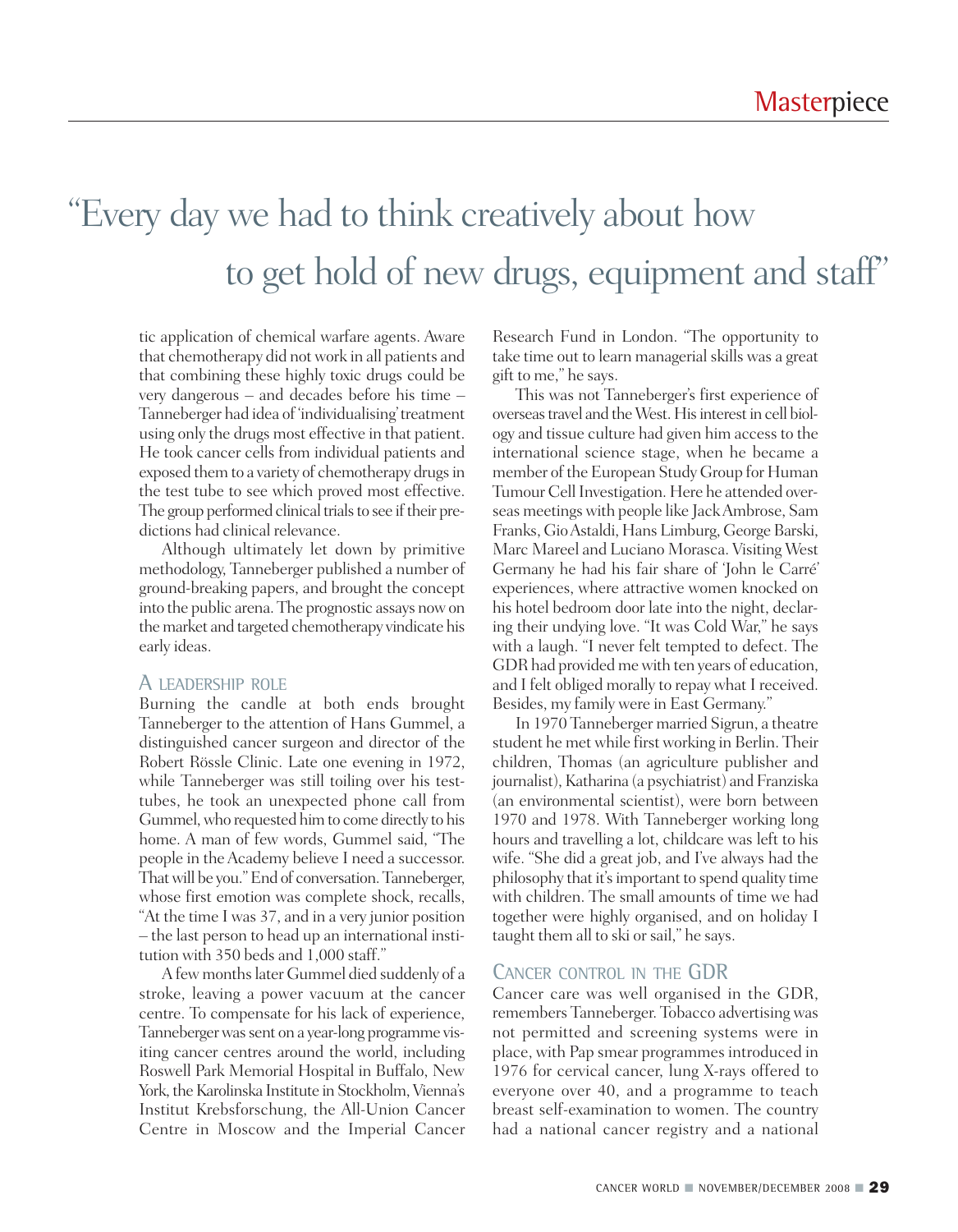cancer plan, which included the recommendation that surgeons should only operate if they performed a minimum of 100 similar procedures each year. The net result was that cancer mortality in East Germany was significantly lower than in West Germany. Tanneberger's institute was appointed a WHO Collaborating Center.

Tanneberger felt that the GDR had a great deal it could teach other countries about cancer organisation.In 1978, while director of the Robert Rössle Institute, he joined the UICC (International UnionAgainst Cancer) faculty to teach doctors in India about chemotherapy. In this capacity, Tanneberger had memorable talks with Indira Ghandi, then prime minister, about the cancer situa-

tion in her country and entered into a correspondence with her. The visit sparked in him an enduring interest to help cancer patients in the developing world.

On the downside, says Tanneberger, GDR medicine lacked not only instruments and drugs, but also nurses and cleaners, due to the lack of immigration. "Every day we had to think creatively about how to get hold of newdrugs, equipment and staff."Eventually he joined the Socialist Unity Party of Germany (SED). "To help my patients I felt that it was really important to get to know influential people. I also had to keep up relations with the STASI – the secret police – because this was the single institution that could help if our western equipment was out of order. For the benefit of my patients I'd have been willing to make a contract with the devil himself," he says, adding that "my partners in the GDR establishment were not devils, but politicians making errors, like myself, including people who had fought many years against Hitler, like my friend Hans Lautenschläger."

Towards the close of the 1980s Tanneberger found himself 'engaged' by the idea of 'perestroika'



Swords into ploughshares. This former Nazi military prison in Anklam, north Germany, is now home to the Otto Lilienthal Peace Centre, which Tanneberger initiated in 2004 and which occupies much of his time and energy

that was emerging in Russia. At home there were rumblings, with staff meetings called to challenge his authority. "The clarion call was 'Remove your chiefs'. Questions were asked about my foreign travel, the director's privileges (like a personal parking space) and my membership of the SED," he says. "When I could no longer see any chance of continuing to work for my ideas, I took up the President of the Academy of Sciences' offer of extended leave," he says, adding that it was the open hostility of former friends and colleagues that he found most upsetting.

Tanneberger never returned to the job: after unification less than 10% of university professors from the GDR retained their chairs. "An entire generation of academics was eliminated – it was both a personal tragedy for them and for Germany, which lost so many good brains," he says.

Determined to continueworking, and to support

# "A generation of academics was eliminated – it was both a personal tragedy for them and for Germany "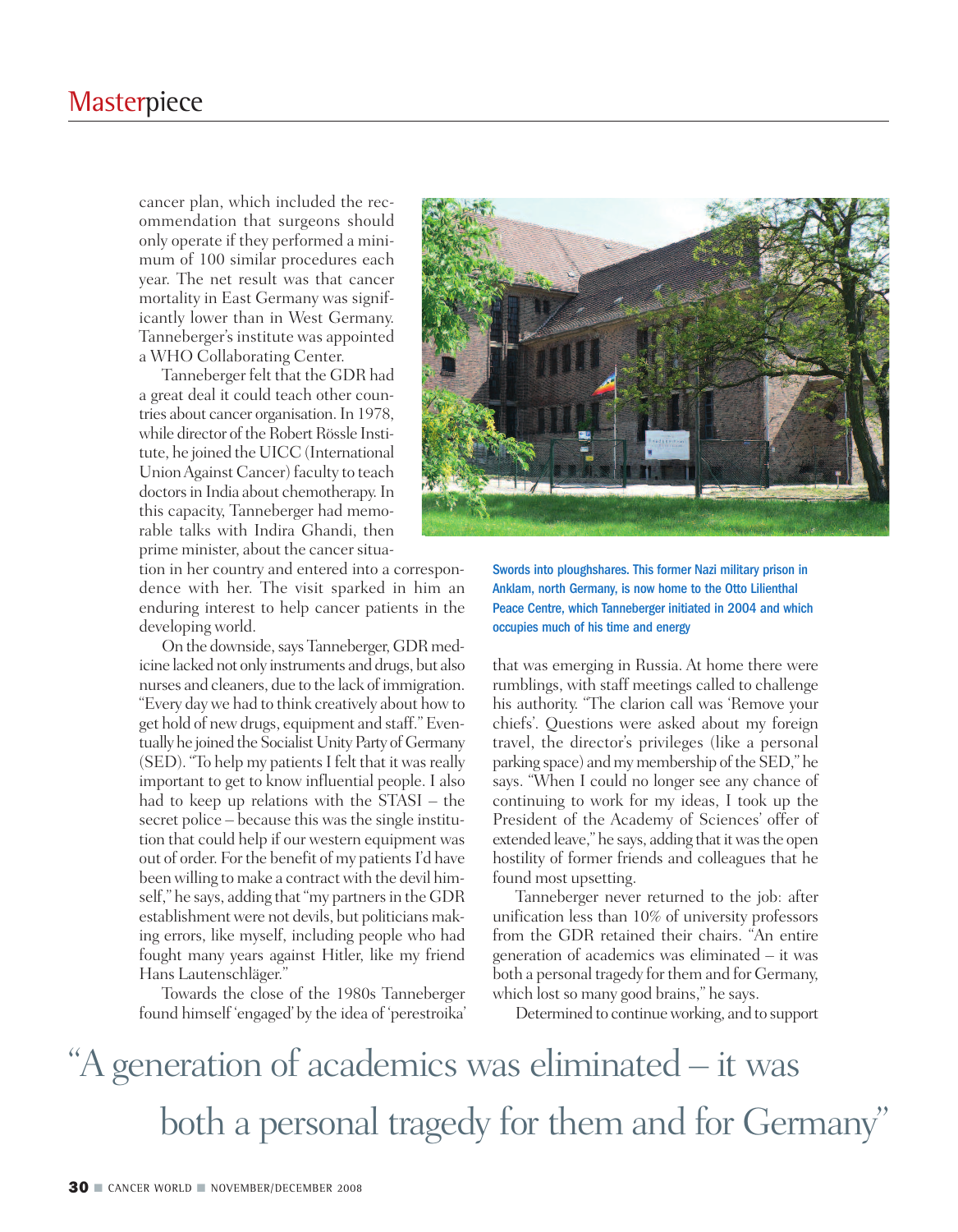### He saw first hand the suffering of families, something he says doctors working in hospitals rarely do

his family, Tanneberger was employed between 1990 and 1991 as a consultant to the WHO, undertaking fact-finding trips to India, Bangladesh, Korea and Albania to gather evidence to develop cancer control programmes. "The break was a godsend, giving me both time to reflect on what had happened and the opportunity to do something tangible for developing countries,"saidTanneberger.

#### SUPPORTING DIGNITY AT THE END OF LIFE

Salvation, and the start of a totally new chapter in Tanneberger's life, came in the form of a job offer from theAssociazione Nazionale Tumori (ANT), a

non-profit organisation based in Bologna, Italy.ANT, launched by Franco Pannuti in 1978, promotes the philosophy of 'eubiosia', guaranteeing terminally ill patients the basic human right of dignity in their own homes until the end of their life. The term 'eubiosia' was chosen, says Tanneberger, "to counteract the triumphant march towards euthanasia" in Europe, which ANT sees as the medical and social inability to achieve a harmonious end to biological life.

Taking up the post of head of quality control in 1993, Tanneberger's job was to oversee the work of the 250 doctors operating the 'hospital at home' initiative in the community.

Practically every day Tanneberger went into four or five patients' homes – he estimates that overall hemet an astonishing 20,000 families living with cancer. He saw first hand the suffering of families, something he says doctors working in hospitals rarely have the opportunity to fully appreciate. "We should never consider patients in isolation, and we should never forget that, for the doctor, an operation or any examination is a 'routine'procedure, but for the patient it is often a unique event in his life."

The experience inspired him to write a book,